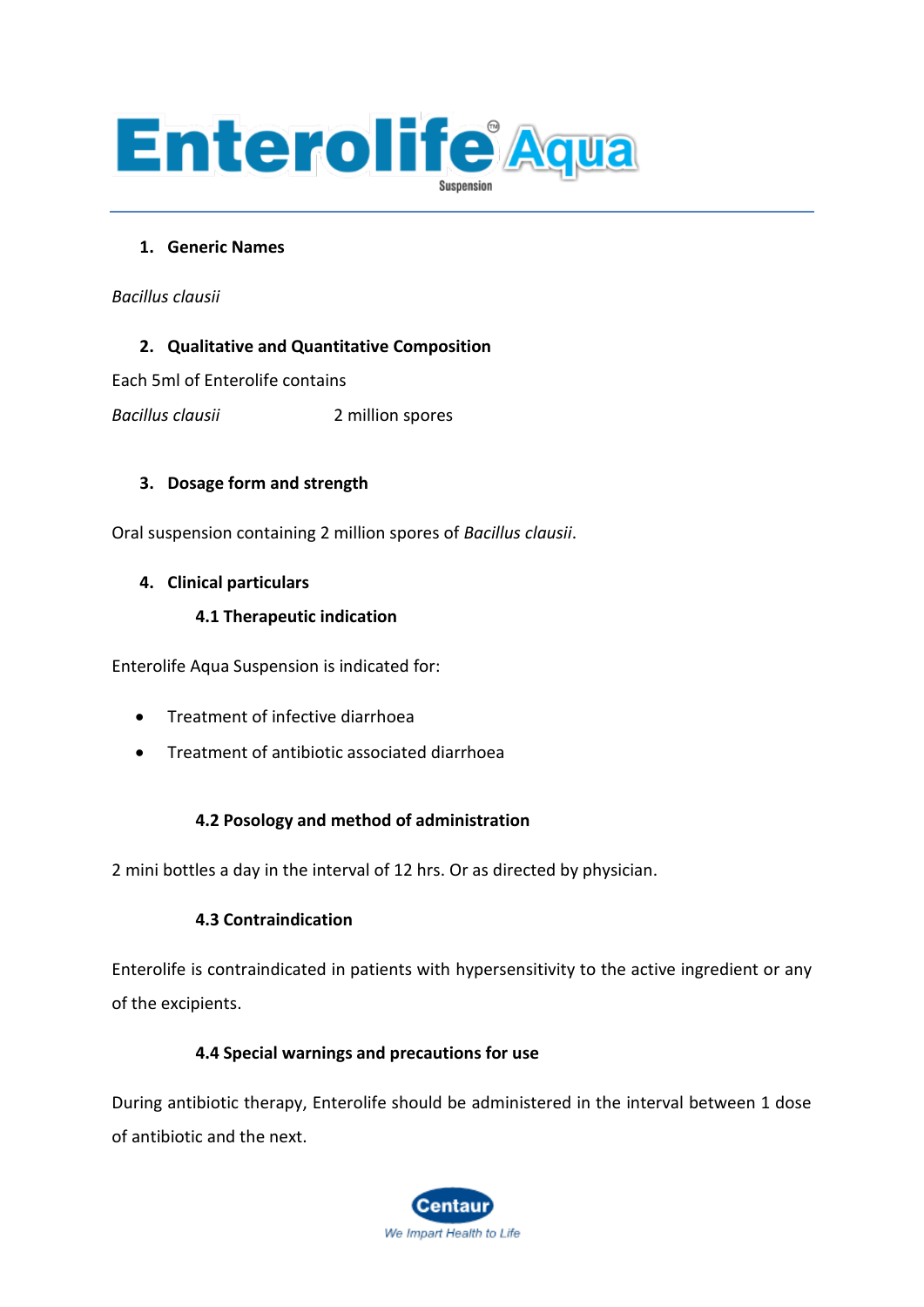## **4.5 Drug interactions**

There are no known interactions subsequent to the concomitant use of other drugs. Incompatibilities: There is no known incompatibility.

#### **4.6 Use in special population**

- Pediatric: Highly efficacious and safe.
- Geriatric: Safety and effectiveness of Entero Aqua suspension in geriatric patients have not been established.
- Liver impairment: No data available.
- Renal failure: No data available.
- Pregnancy and lactation: Consultation with doctor is advised.

## **4.7 Effects on ability to drive and use machine**

No data available.

#### **4.8 Undesirable effects**

No side effects have been reported, up to the present time, with the use of the drug.

#### **4.9 Overdose**

No data available.

# **5. Pharmacological properties**

#### **5.1 Mechanism of action**

Normal gut microbiota plays an important role in the protection of the host against gastrointestinal tract diseases. During acute diarrhoea, the normal gastrointestinal microbiota is found to undergo radical changes that facilitate the overgrowth of unwanted microorganisms, including pathogenic strains. *Bacillus* strains fights off intestinal pathogens and antibiotic-associated diarrhoea by the following mechanisms:

 $\triangleright$  Antibacterial action of the substitutive-competitive type in the intestine potentiated by a bacteriolytic/bacteriostatic or immunomodulatory action

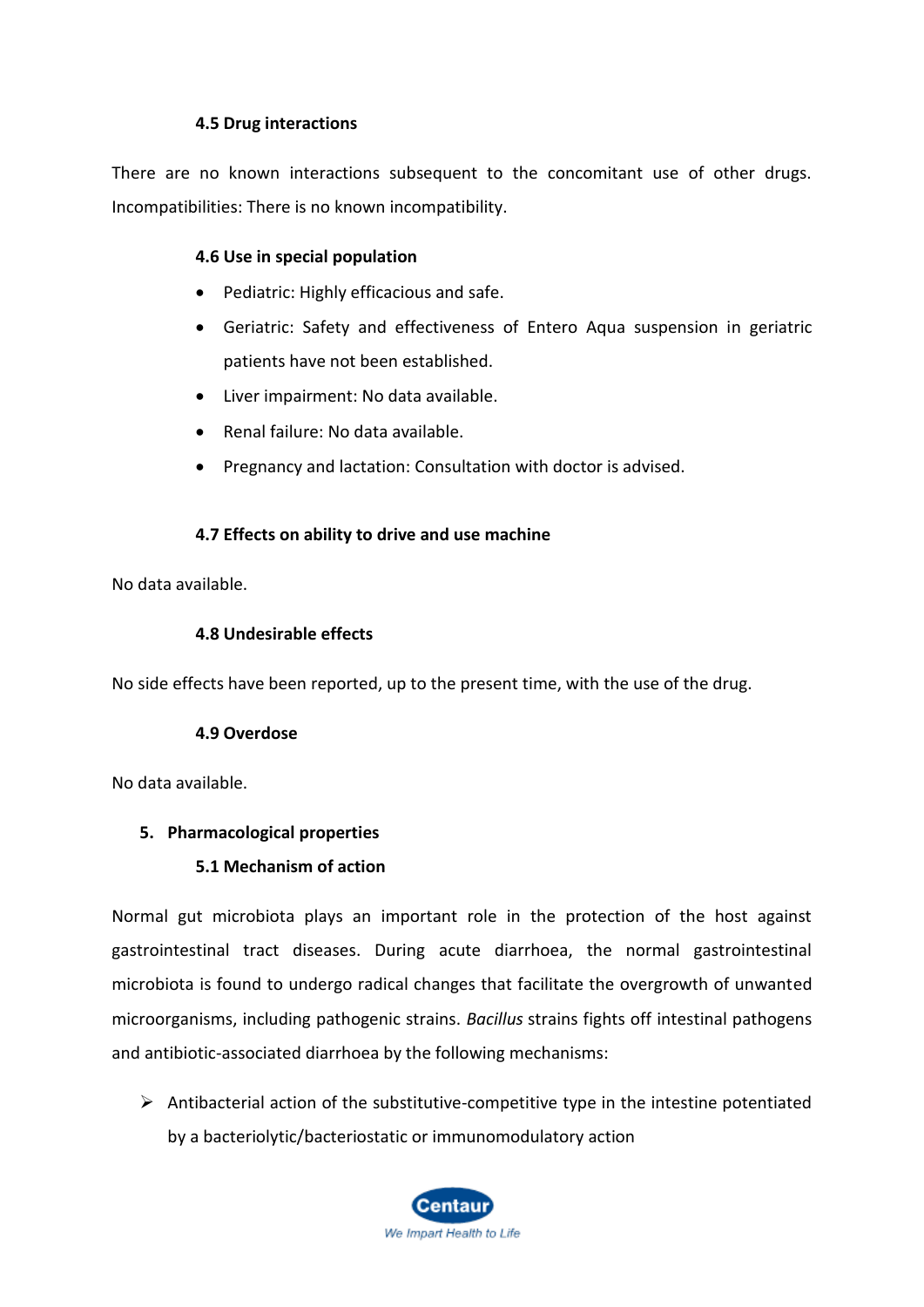- ➢ It is thought that the spores of *Bacillus subtilis* are transformed in the intestine, thereby releasing in the immediate neighborhood enzymatic activity that helps in the lysis of other bacteria to promote the restoration of the normal endogenous flora.
- ➢ The transformation of spores of *Bacillus subtilis* actually involves a sequence of degenerative states in the spore structure accompanied by the release of components with enzymatic lytic activity.

## **5.2 Pharmacodynamics properties**

*B. clausii* was found to exert immunomodulation activity by affecting cytokine pattern at nasal level in allergic children with recurrent respiratory infections.

## **5.3 Pharmacokinetic properties**

NA.

## **6. Nonclinical properties**

## **6.1 Animal Toxicology or Pharmacology**

NA.

# **7. Description**

Probiotics are live microbes, which when administered in adequate amounts confer a health benefit to the host. Bacillus species which are spore forming bacteria have been used as probiotics for the last five decades. The advantage of spore forming probiotics over nonspore formers such as Lactobacillus spp. is that:

- $\checkmark$  They are heat stable and can be stored at room temperature without any loss of viability.
- $\checkmark$  Spore forming bacteria are also resistant to acidic conditions of the stomach (low pH) and hence can survive the transit to reach the intestine. As *B. clausii* is extremely stable to acidic conditions, the entire dose of ingested bacteria reach the small intestine intact.

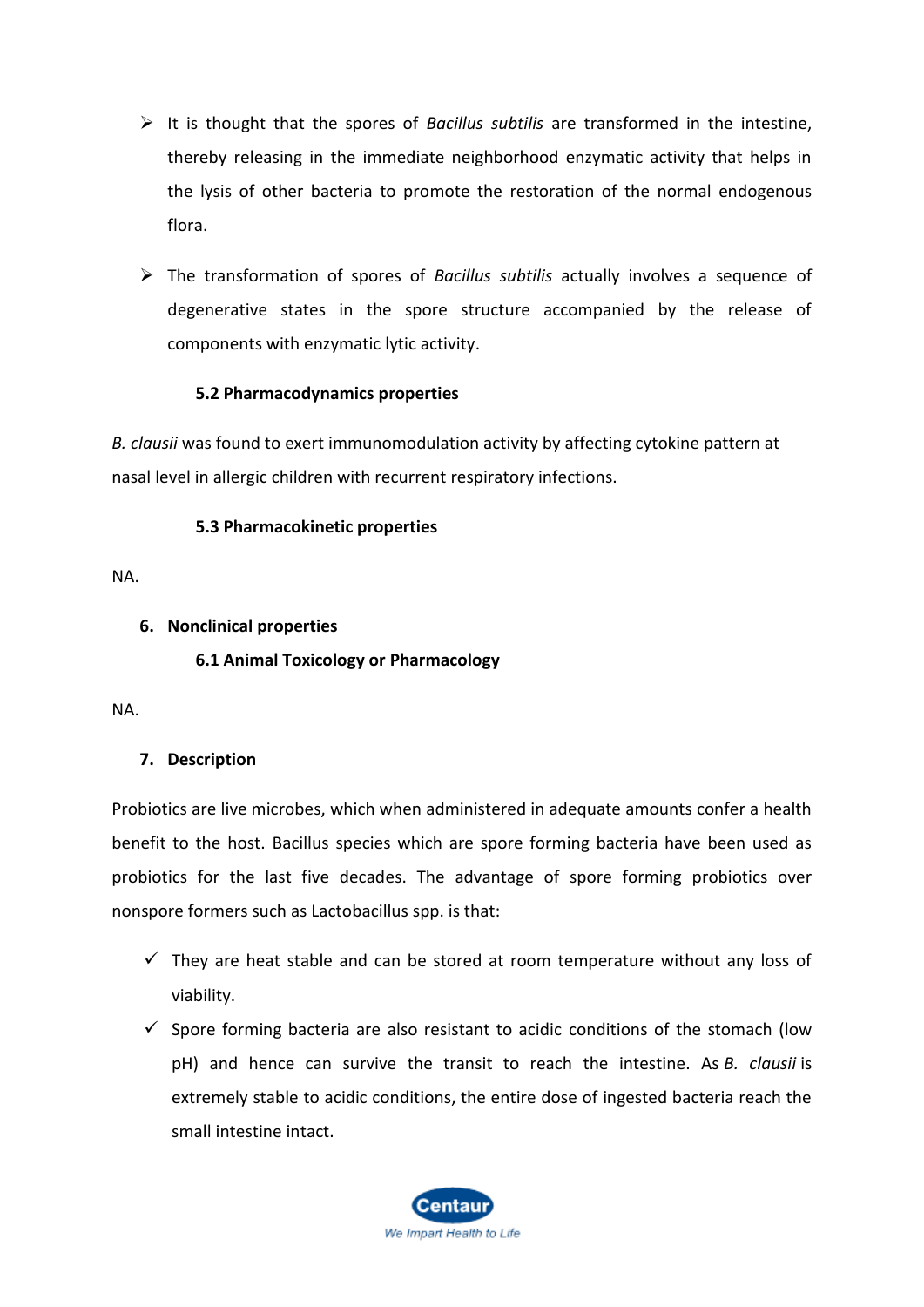$\checkmark$  Experimental data suggest that both Bacillus clausii (*B. clausii*) spores and cells can adhere to the bowel wall and colonize the mucosa.

# **8. Pharmaceutical particulars**

# **8.1 Incompatibilities**

There are no known incompatibilities.

# **8.2 Shelf-life**

24 months.

# **8.3 Packaging Information**

Enterolife is presented in a 10 mini bottles of 5ml per pack.

# **8.4 Storage and handling instructions**

Store at a temperature not exceeding 25<sup>o</sup>C in a dry place. Keep the medicine out of reach of children.

# **9. Patient Counselling Information**

# **9.1 Adverse Reactions**

Refer part 4.8

# **9.2 Drug Interactions**

Refer part 4.5

**9.3 Dosage**

Refer part 4.2

**9.4 Storage**

Refer part 8.4

**9.5 Risk Factors**

Refer part 4.4